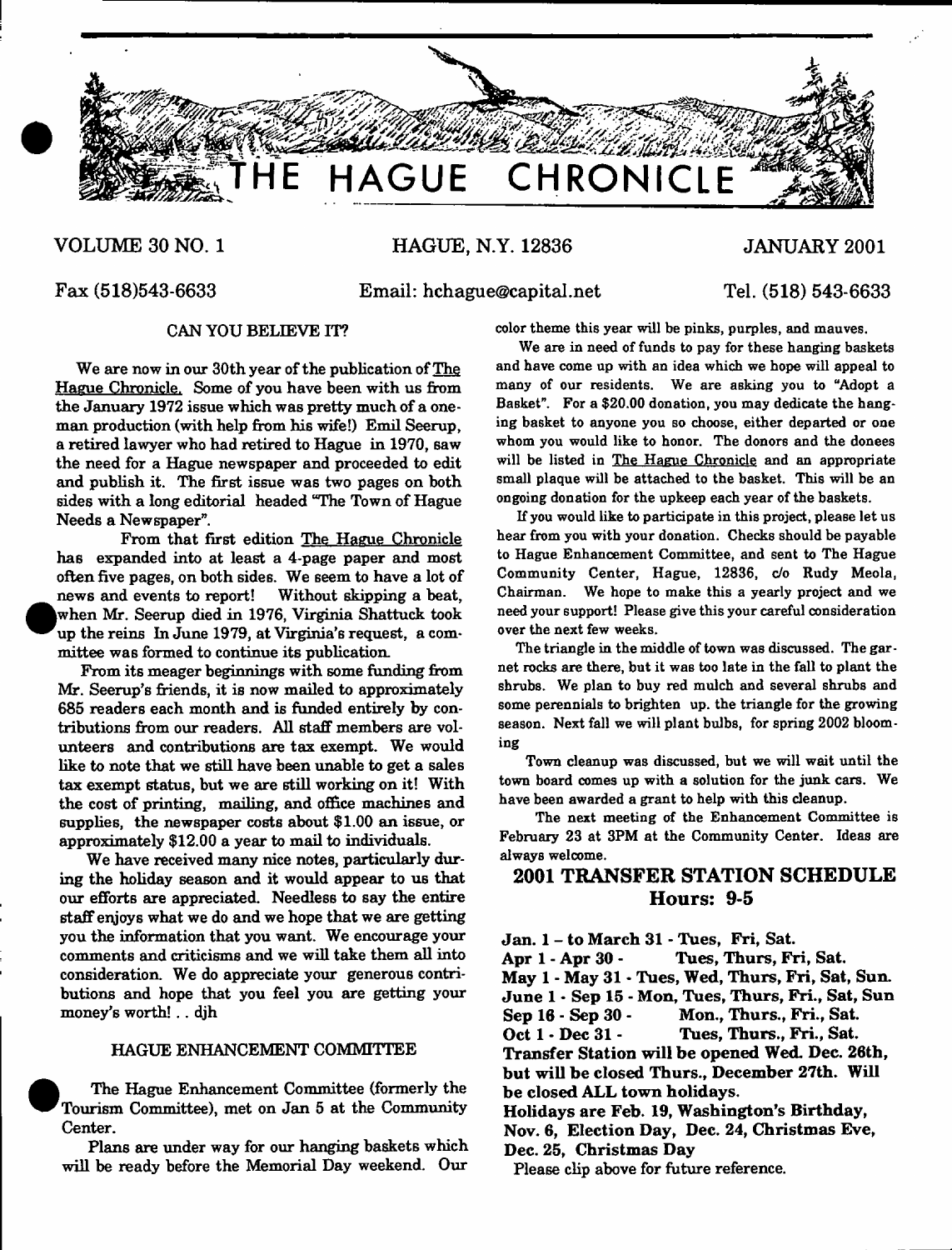#### - **2**-

### **NOTICE**

The Friends Point Roads will be closed for the 24 hour period of 7AM Sun., Feb. 11 to 7AM Mon., Feb. 12, **2001.**

#### CHAMPLAIN VALLEY CHORALE BEGINS REHEARSALS

The Champlain Valley Chorale is resuming rehear-sals on Tuesday evenings at 7:30PM beginning Jan. 23, 2001. Rehearsals take place in the Fellowship Hall of the First United Methodist Church, Wicker St., Ticonderoga.

This spring marks the 25th anniversary of the Chorale and the concert, scheduled to be given May 20, 2001, will include special commemorative features.

Singers in all sections are most welcome, and no auditions are necessary.

#### HAGUE SENIOR CITIZENS CLUB

The Hague Senior Citizens Club will hold its regular monthly meeting on Tuesday, Jan. 23 at 1:30PM at the Community Center. Please bring ideas and program suggestions to this meeting. Reminder: Dues (\$5.00) are payable at this time... ewa

#### HAGUE VOLUNTEER FIRE DEPARTMENT

Our fire fighters responded to 10 calls in December. 134 1/2 man hours were expended. Drills required an additional 36 hours.

Our ambulances were busy too, making 10 runs, covering 382 miles and using 93 man hours.

Plans are still being made (and remade) for the reception at the new firehouse. Well keep you posted... ewa

#### HAGUE HISTORICAL SOCIETY

The members of the Hague Historical Society are on vacation for Jan. and Feb., but will resume programs on Monday, March 19 when Ursula and Ethel will join to present a program featuring local history. So, mark March 19 on your calendars and pray for good weather that night. (Remember, the blizzard of '88 hit on March 10). The ladies are promising a very interesting program, so be prepared to come and listen... ewa

### KIWANIS CLUB TO HOST YOUTH ICE SKATING PARTY

The Ticonderoga Kiwanis Club will once again hold its annual Youth Ice Skating Party on Sat., Feb. 3,2001 at the municipal rink off Elk Drive.

The skating party will be held from 1-3PM with area youths being treated to grilled hot dogs and hot chocolate served by local Kiwanians. Making a special appearance, "Paddy Pat, the Clown" will be on hand to skate with the children. In case of inclement weather, the party will be rescheduled for Sat., Feb. 10.

Kiwanis meetings are held every Thursday, 12:15pm at The Elks Club in downtown Ticonderoga. Members are encouraged to attend, guests are welcomed. Kiwanis International is a service organization devoted to advancement of individual, community, and national welfare.

#### ROTARY CLUB OF NORTHERN LAKE GEORGE

A new calendar year has started and it's time to get out of the house and start participating in Rotary. There are many exciting speakers planned for the next<br>few weeks. Ms. Jane Planty, Elementary School Ms. Jane Planty, Elementary School Principal, will be the speaker on Jan. 23. A club assembly is planned for Jan. 30. Organizations, including the Hague Enhancement Committee, Chamber of Commerce and Mohican Home Bureau, will be presented on Feb. 6. Feb. 13 we will celebrate Valentine's Day by bringing our "valentine" to breakfast. Feb. 20 will find inventor Peter Marshall as the speaker.

Visitors are welcome to the breakfast meetings held every Tues. at 7:30AM in the Watson Arts Center on the Silver Bay Campus. Call 543-8836 for more info. AND THE WINNERS ARE!!! The Rotary Club of Northern Lake George recently raised funds for the benefit of the literacy project in Ticonderoga area, through a 20-week Club. Primary benefactor is the^\_ Book Project in the Ticonderoga Elementary School Students are rewarded for reading 20 books by receiv ing a book of their own. The Rotary Club is making a donation to this project this month. Winners of the first 5 weeks of the 20- week club drawings are: Joe Nizza, NJ., Jill Bersol, Pompton Lake, NJ, Joan Belden, Hague, Karen Laundree, Hague and Denise D'Andrea.

#### COFFEE HOUSE 2001 SCHEDULED

Featuring instrumentalists and vocalists from the local schools and area, Coffee House 2001 will be held at the Hague Community Center on February 9 at 7:30PM. The first coffee house held last year was a huge success and this one is expected to beequal to or more successful. Bob Palandrani is coordinator for the event. If you would care to be a part of this event, please contact him at 585-6073 or the Parish Center at 543-8828 and leave a message.

The public is invited and urged to attend this entertaining evening.

A little birdie told us that our venerable senior citizen is reaching new heights. Hague's senior citizen of the year 2000, Ursula Montbriand, (who looks and performs like an almost baby boomer), is celebrating he BIG 90 on Feb. 15. We hope she whoops it up in good shape and has a wonderful day and many many more happy productive years to come.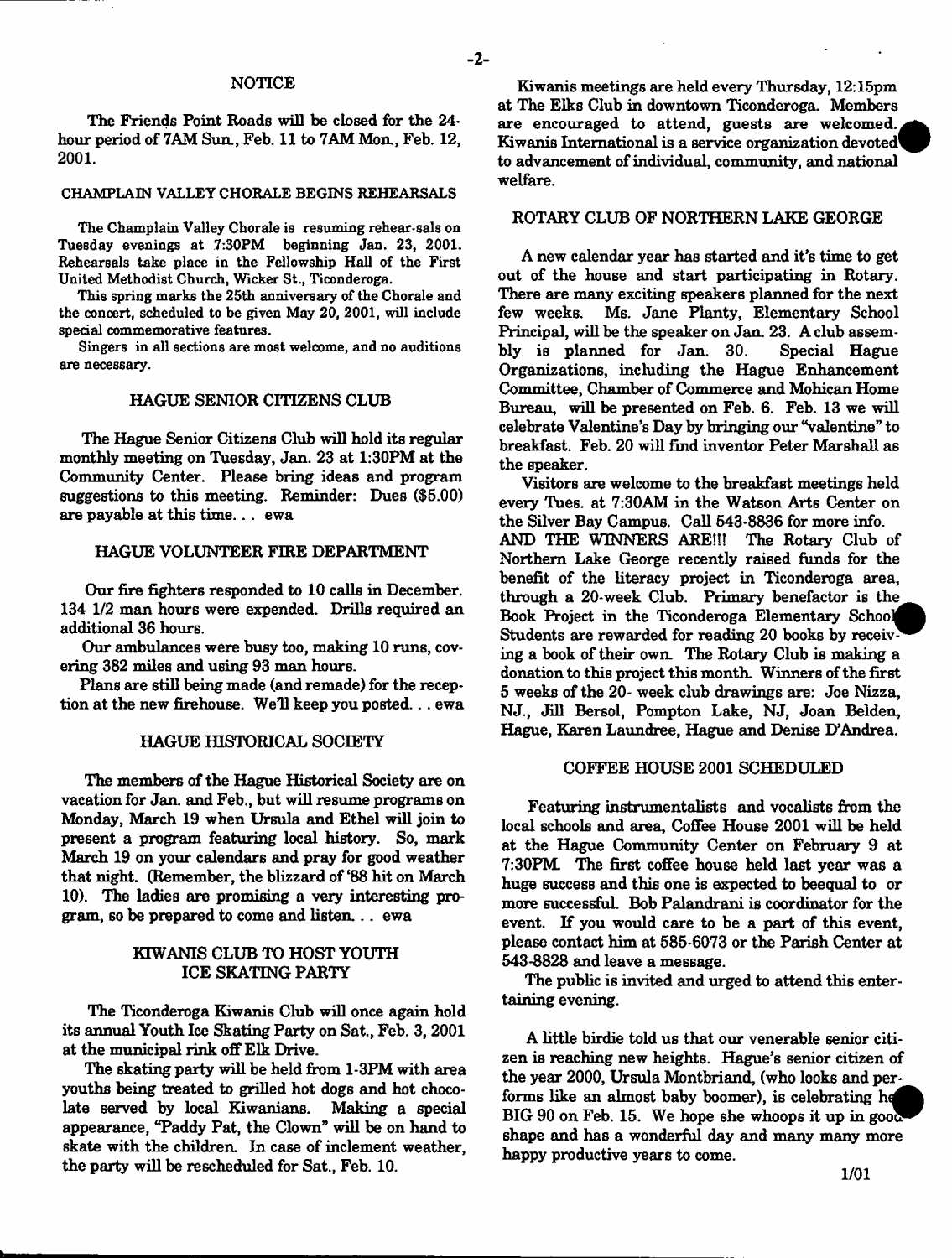TOWN OF HAGUE ORGANIZATIONAL MEETING January 3, 2001 6:30 pm

Of Resolutions #1-01 through #40-01, all but three Resolutions were unanimously adopted: Resolutions # 34-01 and #38-01 were tabled. Resolution #29-01 was withdrawn from the agenda.

Resolution #29-01, The Appointment of Deputy Supervisor (Rudy Meola) Withdrawn.

Board member Skip Hourigan moved to table this resolution for more discussion. He then read from The Town Law Manual statements regarding the appointment of Deputy Supervisors. Supervisor Belden stated that the supervisor had the right to appoint the Deputy Supervisor. During the discussion from the floor, Mr. Pachett raised the question: 'Is it the Board's intention to eliminate the Deputy Supervisor position?" The Board responded that the issue was raised just as a matter for discussion. Following more discussion, the Supervisor asked that the resolution be removed from the agenda for further consideration by the Town Board.

Resolution #34-01, Hazardous Communications Officer. (Bill Bothe) Tabled.

Rudy Meola raised the issue that the Department of Labor requires an annual training session for all Town employees regarding hazardous materials.(The Right to | Know Law ) Bill Bothe asked that his name be withdrawn. The Board tabled this Resolution.

Resolution #38-01, Zoning Board of Appeals Appointment, was also tabled.

Other Resolutions and appointments approved by the Board include the following:

#5-01 Mileage Reimbursement Rate: increase from \$.25/mile to \$.27/mile

#8-01 Records Management Officer: Deborah Manning

#16-01 and 18-01 Town Historian and Museum Director: Clifton West

#17-01 Town Attorney: John McDonald

#21-01 Veterinarian (for housing seized animals): Dr. Mack, VMD

#24-01 & #25-01 Tax Collector & Registrar of Vital Statistics: Deborah Manning

#26-01 Deputy Registrar of Vital Statistics Coordinator: Bertha Dunsmore

#27-01 Recycling Coordinator: Bill Bothe

#28-01 Budget Officer. Daniel Belden

#30-01 Deputy Highway Superintendent: Lee Frasier

#31-01: Zoning Administrator Paul Barone (Part-time)

#32-01 Town Naturalist: Laura Meade

#33-01 Community Center Coordinator: Bertha Dunsmore

#35-01 Health Officer: Town Board

#36-01 Care Program Officer: Georgina Lindquist. Assistant Janet Hoffay

#37-01 Dog Control Officer: Danny Steitz

#39-01 Planning Board Chairman: David Swanson

\$41 -01 Planning Board Member Appointment: Peter Foster (to 21-31 2007)

#42-01 Town Park Commission: Dottie Henry #44-01 Salaries

#45-01 Town Board Committee Appointments::

Assessor & Justice

Bldgs & Grds./Community Center - Megow/Steitz

Finance - Megow

Fire Department - Hourigan/Fitzgerald

Highway - Fitzgerald/Megow

Insurance \* Hourigan/Steitz

Personnel - Hourigan/Steitz

Planning/Zoning & Stormwater Management - Steitz/Fitzgerald

Recreation/Promotion - Steitz/Hourigan

Sewer District #1 -Belden/Megow

Town Park & Beautification - Fitzgerald/Steitz

Transfer/Recycling Station - Megow/Hourigan

Youth - Hourigan/Fitzgerald

#47-01 Holiday Schedule:

- Monday, Jan. 1 New Year's Day
- Monday, Jan. 15 Martin Luther King Jr. Day
- Monday, Feb. 19 Washington's Birthday (Floating)

Monday, May 28 - Memorial Day

Wednesday, Jul. 4 - Independence Day

Monday, Sep 3, Labor Day

Monday, Oct. 8 - Columbus Day Observed

Tuesday, Nov. 6 - Election Day

Monday,Nov. 12 - Veterans' Day Observed

Thursday, Nov 22 - Thanksgiving Day

Monday, Dec 24 - Christmas Eve

Tuesday, Dec. 25 - Christmas Day

One's Birthday - Floating Holiday — Tuesday Jan. 1, 2002 New Year's Day

The Board approved a revised schedule by Lu Megow of hours of operation of the Transfer Station. The

Transfer Station will open from 9 to 5. It follows the same Holiday Schedule of all Town employees and will be closed on the same holidays as all Town of Hague offices. (See Transfer Station, [p1)

### SILVER BAY ASSOCIATION WINTER WEEKEND

SBA welcomes everyone to participate in its annual Winter Weekend on Feb. 16-19. Ice skating, cross-country skiing, snowshoeing, Courtly Music Concert, Renaissance & Baroque Dance, ice skating undetr the stars, a bon fire and sing-a-long will all be featured. Activities planned just for children include snow sculpting, scavenger hunt and craft programs. For info, contact Jodi Carr 543-8833, Ext. 216.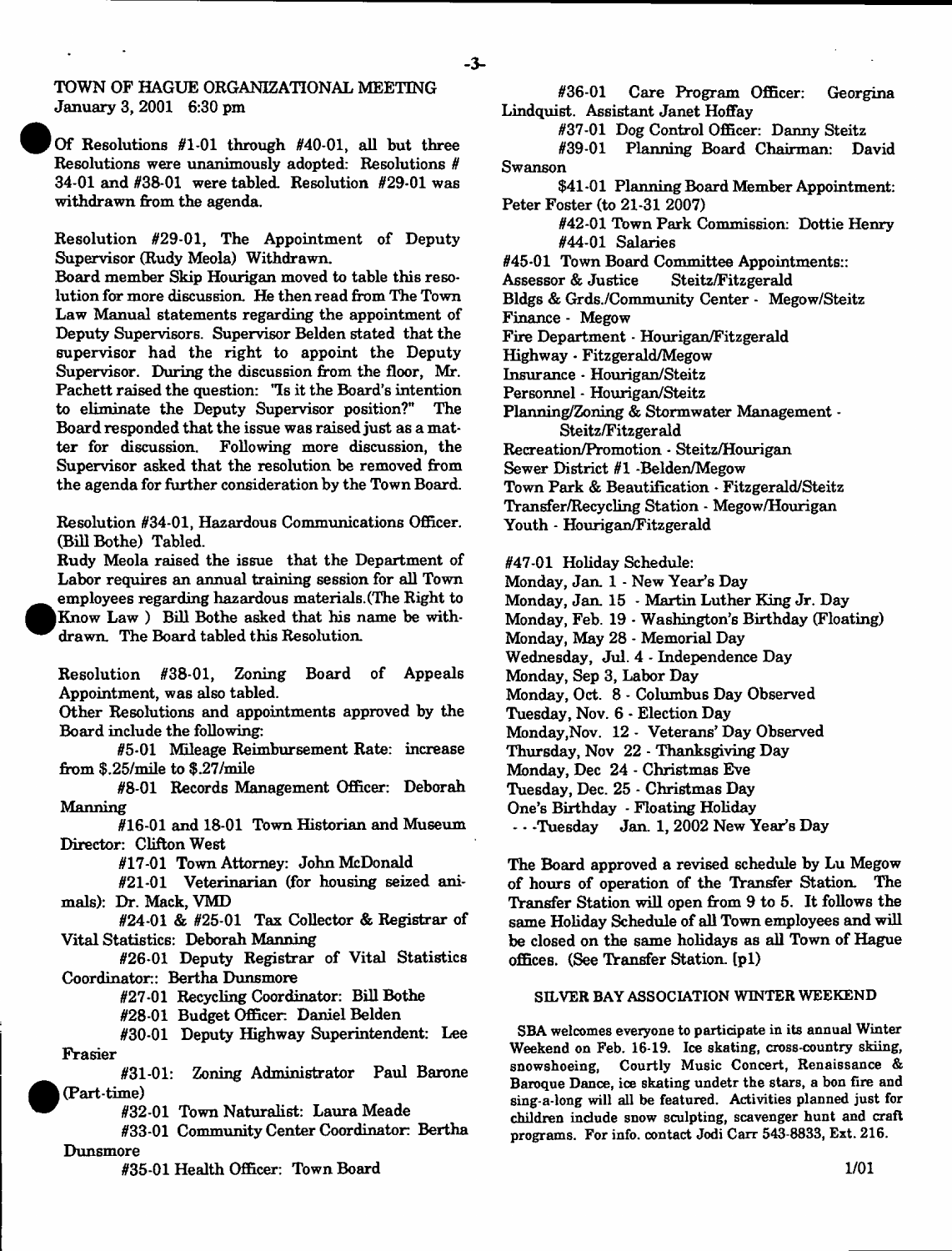### HAGUE TOWN BOARD - JANUARY 9, 2001

PRIVILEGE OF THE FLOOR: Rudy Meola again expressed the need to save energy by controlling lighting. After studying map features such as soil, elevation, and slope, there is very little land available with potential for development.

### REGULAR COMMITTEE REPORTS:

1. Assessor & Justice: Steitz, Audited books were accepted and approved.

2. Buildings and grounds/Community Center: Megow. - Insulation is in place. Leaks in roof have been repaired. The town will get an electrician to correct the problems with lighting. There was mention of the possibility of installing another light opposite west side of the Community Center building. Supervisor Belden said that an electrician would have to check the timer and relays.

3. Finance: none

4. Fire Dept.:- Fitzgerald. No Certificate of Occupancy yet for the firehouse. There are minor things still to be done, including modification to outside lighting. Dottie Henry said that the outdoor lights are too bright and are blinding to drivers. Blackie Fitzgerald said shielding needs to be installed to make the lighting less direct.

5. Highway: Fitzgerald. Salt, sanding, and plowing going well. A snowblower is being used to clear sidewalks. Some icy areas need more attention. Also there is a problem of snow piling up after street plowing. Skip Hourigan will coordinate the job of clearing sidewalks of snow and ice.

6. Insurance: Hourigan. A claim was made to the insurance company for damage (scratching of Fire Truck) resulting from a minor mishap between Plow and Fire Truck.

7. Personnel: none

8. Planning, Zoning, and Stormwater Management. Town of Hague must apply for a Stormwater Permit.

9. Recreation/Promotion: Steitz/Hourigan. Rogers Rock is now open for cross-country skiing. Ice rink at the Town Park is getting good use. There was a discussion of using slush or filling nightly with 1/8" of water as a solution to plugging holes in the liner.

10. Sewer District # 1 Belden/Megow. The site of the proposed main pump station is the comer of Dodd Hill Road and 9N, property owned by Mr. and Mrs. O'Toole. Supervisor Belden said that a special Town Board Meeting on Jan. 8, 2001 with the O'Toole's , County Deputy Superintendent, and County Engineers, went well. Paul Barone, Zoning Administrator, remarked that there would be an 8 ft. high wire fence. He wants the Board "to be involved" as the plans for the sewer pump house progress.

11. Town Park and Beautification: Fitzgerald/Steitz. none

12. Transfer/Recycling Station: Megow. Income for Dec. 2000: 1,532.00 Some exterior lighting was not working.

Wiring repairs were made.

13. Youth/Hourigan/Fitzgeraid. Ice-skating rink well used, snowmobile trails are ready. Hague children grades 8 and lower can go on ski bus trips sponsored by Ticonderoga School District. A trip schedule will be sent to Dottie Henry for publication in The Chronicle.

#### Unfinished Business:

1. Skip Hourigan will get information regarding mileage and expenses for the Seminar for Animal Control to be attended by Dan Steitz.

2. A letter is to be sent to Ron Thorpe not to plow above Nottingham Hill to keep snowmobile trails accessible. Nelson Waters has given permission for Snowmobilers to use the back of his property.

Communications and Petitions:

1. Mr. West submitted the Town Historian Report.

2. The Town received a thank you letter from the Hague Sr. Citizens.

3. The Board voted to grant permission to the Chamber of Commerce to hold the annual Antique Show July 21- 22 and Arts and Crafts fair August 4th and 5th at the Community Center.

4. Supervisor Belden will attend the Small Cities Grant Workshop at Lake Placid on Jan. 16th and invited interested Board members to attend.

#### New Business: *m*

1. Board voted to approve Resolution #48-2001 authorizing the Superintendent to sign Memorandum.

2. After discussion of loss of revenue resulting from the Town of Hague's verbal agreement (for a six-months trial basis) to haul wastes and recyclables for Horicon and Bolton Landing, the Board voted 4-1 (with a Nay vote by Supervisor Belden), to stop hauling at the end of the month of January. (Hauling for Bolton Landing has not begun.) Written notice will be sent to Horicon and Bolton Landing.

3. The Board voted to open a capital account for recyclables and C& D wastes.

4. The Board voted unanimously to pass Resolution #49- 2001 to apply for State Funding for Regional Tourism for the enhancement of Hague's historic and scenic sites

5. Board passed unanimously Resolution #50-2001, for bus transportation.

6. Board accepted unanimously the audit for the Small Cities Grant.

County Reports: Supervisor Belden reported on a proposed *2%* Sales Tax over a five year period for the Empire Zone, which would include Warren county. Mr. Belden is not in favor of it.

*There* is no egg in eggplant, nor ham in hamburger; net *tker apple nor pine in pineapple. And while no one knows what is in a hotdog, you can be pretty sure it isn't canine*. **1/01**



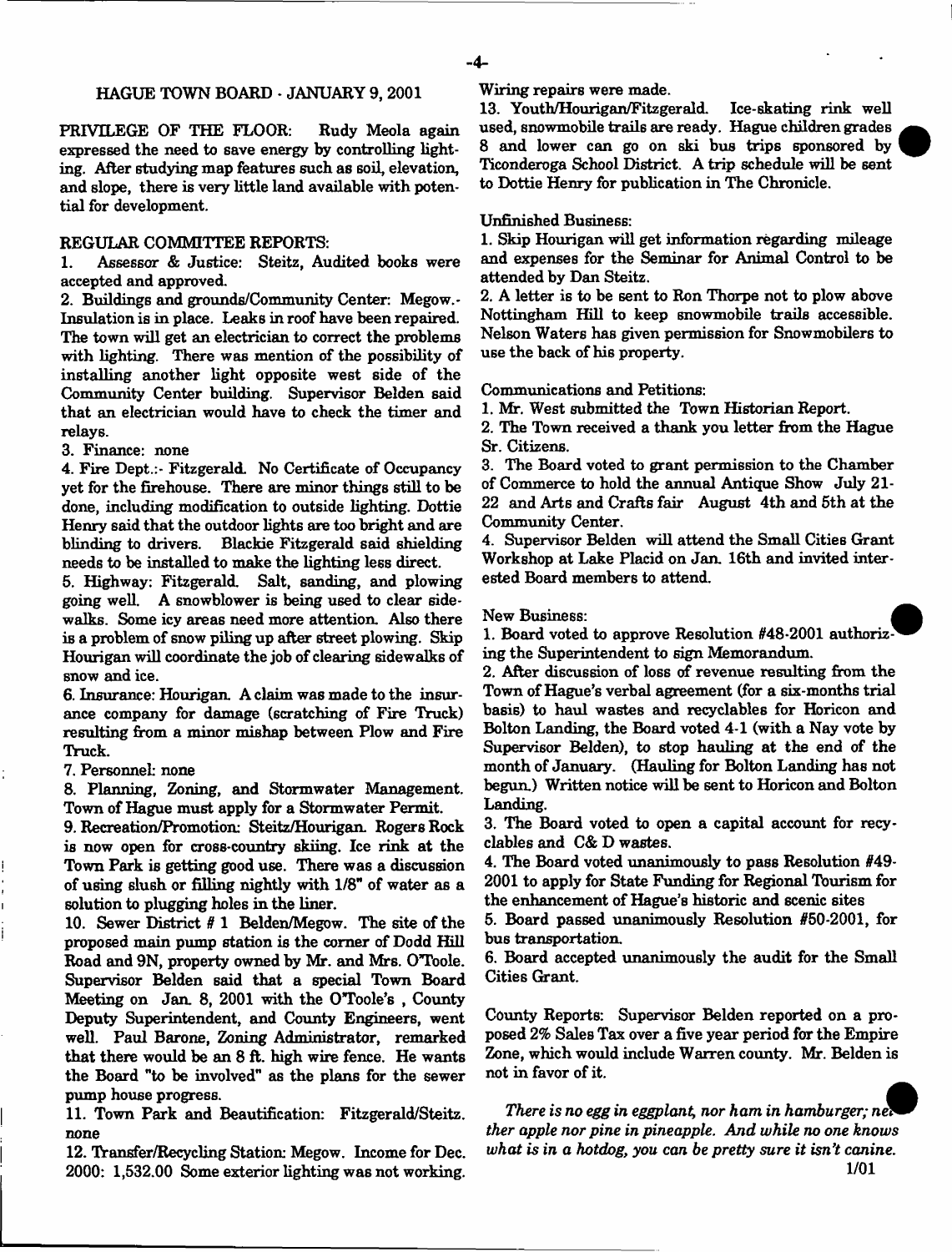#### NATURE NEWS by Laura Meade

As you enter the lobby of the Hague Town Hall, have you ever noticed the 2-1/2' by 3-1/2' framed topographical map of the entire township on the left wall? A dose look will reveal that it took six topo maps placed together by a professional framer to include the whole acreage of the Town. I am not sure how many total acres oomprise the Town of Hague, but it appears that a great deal of it is uninhabited ponds, woodlands, fields and mountains, while about 1/5 of the Town is comprised of the water of Lake George. That is so because the Warren Co. boundary extends to the eastern shoreline, which is Washington Co. Who is protecting that significant amount of pure water that we see as we drive along our shoreline roads, or camp on our state islands, or go boating on this inland jewel of lakes?

Seven organizations come to mind! These organizations, their titles, addresses and phone numbers, executives and functions are:

I. Lake George Park Commission (LGPC) P.O. Box 749, Port George Road., Lake George, NY 12845 @ 668-9357. Michael White is Executive Director with Dr. Mark Johnson, Commissioner, a board of nine directors and one DEC Commissioner, John Kelly. The LGPC is a NYS agency which oversees and develops state environmental regulations, enforces NY navigation laws (including regulations for Personal Water Craft) and enforces laws pertaining to shoreline development, construction of docks, marinas and moorings and management of Eurasion milfoil.

II. Lake George Land Conservancy (LGLC) P.O. Box 1250, Lake Shore Drive, Bolton Landing, NY 12814  $@$  644-9673. Lynn Montagne, Executive Director. Founded in 1988 by The FUND for Lake George, it focuses solely on the 150,000 acre Lake George Watershed, striving to preserve pure water quality plus protecting care plants, animals and natural lands surrounding the lake.

**#**

HI. Lake George Association (LGA) P.O. Box 408, Route 9N, Lake George NY 12845 @668-3558 Executive Director, MA. Beebe and Richard Swire, President of the Board. Since 1885 the LGA has been dedicated to preservation and conservation of Lake George and its watershed as a dean and beautiful resource, through education, advocacy and broad-based community involvement. A \$50 membership fee entitles one to the informative notebook "Our Lake Book."

IV. Adirondack Park Agency APA P.o. Box 99, Ray Brook, NY 12977 @891-4050. The APA was established in 1971 to have jurisdiction over certain building projects in towns that do not have their own zoning ordinances and spedal projects, in other towns. Public lands with specific uses have been designated in regions of NY A detailed brochure plus other information regarding the many aspects of the APA is available at the Hague Town Hall.

V. The FUND for Lake George P.O. Box 349, Lake George NY 12845 , Tel. 668-4511. Mary Johnson, Executive Director, John Barber, President. The mission of The FUND for Lake George, which was founded in 1978, is to support programs of qualified organizations, groups and individuals whose objectives are to promote the responsible use, preservation, protection and better understanding of Lake George and its Basin. This is done through the awarding of grants.

VI. Darrin Fresh Water Institute (DFWI). 5060 Lakeshore Drive, Bolton Landing, NY 128134 @644-3541, Executive Director Sandra Niezwicki-Bauer and Larry Eichler, Researcher. DFWI works to protect extraordinary water quality including a study of acid rain and water plants. They offer Monday night lectures at their facility during the summer. Water samples can be submitted to DFWI for testing of water quality.

VII. NY State DEC Box 220, Hudson St. Extension, Warrensburgh, NY 12885 @ 668-5441. They regulate fish and wildlife laws, especially of nuisance species and endangered species.

#### WEATHER NOTES by Mary Lou Doulin

"To talk of weather is nothing but folly, So when it is rain on the hill it may be sun in the valley. But talk of weather we do and have done and will, From ancient times to today some of do still."

There are a lot of strange beliefs about weather which are found all over the world and many rhymes and sayings have grown out of these beliefs. Every month furnishes weather prophecies. Here are some of the more common ones for Jan. This year we had a bright, sunny New Year's Day and the prophecy says that a warm New Year's Day is considered unlucky for it foretells a cold, late spring. "If Jan. 1 be sunny, light and gay, 'twill be wintry weather the first of May."

St. Paul's Day, Jan. 25, will foretell good or ill luck for the year. "If St. Paul's Day be fair and clear, it doth betide a happy year, but if by chance it then does rain, it will make deer all kinds of grain."

The entire country has experienced extreme conditions this winter. It has been sometimes colder down south than here. Currently there have been reports of ice on the orange and grapefruit trees. For us, it has been typically cold and we have had two snowstorms. We have had times when we have had snow flurries all day long that never accumulate. The cold days linger in the 20's and most nights this Jan. have descended to the teens. It hit 0 degrees only one time and that was Jan. 11. In Lake George Village the lake has been frozen for three weeks. As of Jan. 19 Lake George has not frozen at the widest part of the lake which is between Hague and Gull Bay. There is no one accurate date for lake freezing as different parts freeze at different times.

As an aside, I stumbled across this information: In 1776 the average Jan. temperature in this area was +6 degrees F. Currently the average temperature for Jan. is 31.3 degrees which adds credence to the theory that climate changes are occurring.

#### HAGUE MEMORY TREE

The following names are in addition to the names listed in the December issue of this paper: \$545 was added to the coffers of the Hague Volunteer Fire Dept. Emergency Squad.

Jamie Achey, Shakeh Agajanian, Ethel Andrus, Byron Armstrong, Richard Atamian, Joe Bach, Anna Balcolm, Ralph Balcolm, Tom Beadnell, Bob Bolton, Helen Braisted, James H. Braisted, Candy, Mr & Mrs Capuzzi, George Carter, Ruth Carter, Roland Carter, Edward Cassidy, Walter Clifton, Wally Conlon, Jim Corscaden, Ralph Craig, Roland Dame, Louise Densmore, Westill Densmore, Francis A. Donlon, Marie R. Donlon, Samuel Eannace, Jayne Earl, A. C. Elethorpe, Adolph Englert, Virginia Fitzgerald, Charley Fitzgerald, Chuck Fort, Gerald Frazier, Morgan Frazier, Valeda Frazier, William Frazier, Tom Girard, Dee Goodrich, Barbara Gordon, Harry Gordon, Anna Gustafson, Harold Hall, Charles Henderson,  $(Cont. on page 6)$  1/01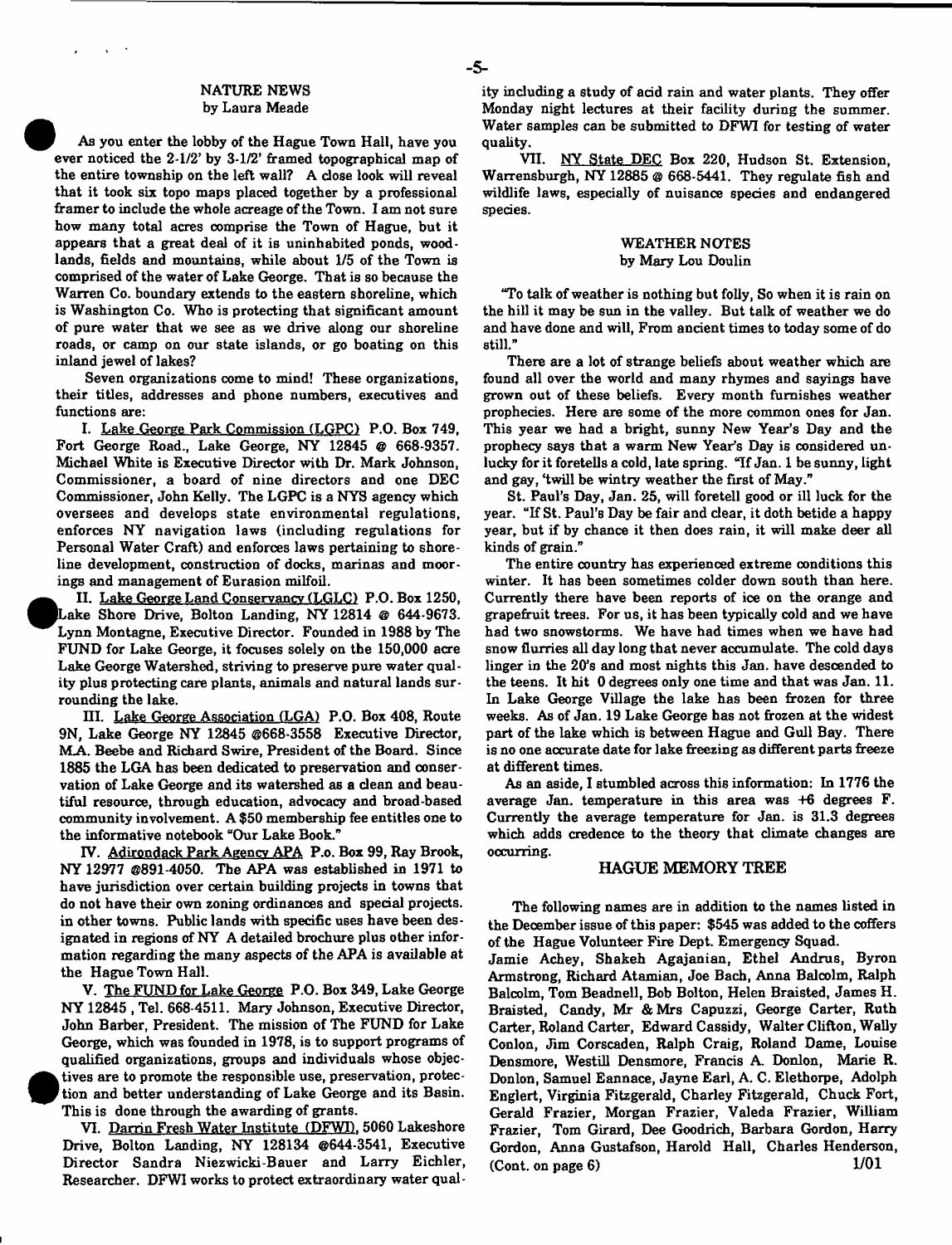Memory Tree - Cont. from page 5

Charles Henderson, Jr., Sarah G. Henderson, Janies Henderson, Bob Henderson, Don Henderson, Virginia K. Henderson, Archie Herrick, Gert Herrick, Jim Herrick, Lorraine Hutchinson, Eleanor Jensen, Curtis Jordon, David Jordon, May Kinsman, Roy Kinsman, Florence Lambert, Alice Lambert, John Lambert, Betty Lambert, Harold Lambert, Robert Larter, Robert MacWilliams, Margaret MacWilliams, Gino Maranghi, Bill May, Robert S. Meade, Alvie Middleton, Betty Monroe, Ray Monroe, Robert Nelson, Alma Ostrander, Pat O'Malley, Grace Patchett, Nelson Patchett, Allen Perkins, Henry Phillips Shirley Raiens, Reggie Rand, George Reynolds, Robert Rising, Sierra Rose Santaniello, Theodore J. Santaniello, Camille Santaniello, George Savage, Forrest Shattuck, Bertha Skahan, "Tink" Snow, Louis Spelman Sr., Marshalll Stark, Sr., Scott Stimpson, Ernst W. Steurer, Gladys .Steurer, Charles "Doc" Steurer, Charlotte Steurer<sup>1</sup>CSweeney, Kathryn ^Sweeney, Daniel J. Sweeney, Sr., Sandra Thompson, i Purvey Turner, Claire Van Alstyne, William Van Alstyne, Mr & Mrs Vasallo , Alta Lucy Waters, Francis H. Waters, Nelson (Pete) Waters, Francis L. Waters, Val H. Wilson.

From the December 12, 2000 meeting of the town board, the following was omitted under Unfinished Business:: The Board approved the agreement negotiated by Judge Sheridon on the article 7 lawsuit brought against the town by Dominick Viscardi on his 1999 assessment. This is the first settlement of the seven lawsuits brought against the town of Hague resulting from the 1999 revaluation. Yet to be settled are the cases brought by the State of New York, the International Paper Co., The National Conservancy, William Brennan, Norman Levy and the Cartwright Trust.

Supervisor Belden commented that this settlement of \$438,750 is \$3,750 higher than the informal agreement reached with Mr. Viscardi in the fall of 1999. The additional \$31.00 in town taxes cost the Town of Hague many times that amount in attorney fees. So far the town has spent in excess of \$10,000 with one case settled and six to go.

#### WHO IS NEXT?

Who has chest pain? Who has fallen with a broken hip and is lying outside on the ice? Who needs help fast? From the Post Star, Dec. 31, 2000, we reprint the following: "Poor housing numbering was blamed for a delay in delivering emergency medical care to a woman in labor in Lake George. While it took only a minute or so for a Warren County patrol car to reach the woman's street, it was another eight minutes before the officers could locate the correct house. Officials said the confusion is all too common and is an illustration of the importance of displaying house and building numbers prominently."

USE LARGE EASY TO SEE, EASY TO FIND NUM-

BERS.

Call Diane at **543-61671** if you don't have your number. WE CANT HELP YOU IF WE CANT FIND YOU.

Please, please, please check your smoke and carbon monoxide detector/alarms. If they're older than **10** years, throw them away and get new ones. Old ones are not trustworthy.

A family of two died in Hudson Falls and out of state a family of twelve died in house fires. Pray that it doesn't happen again... Lu Megow for the HVFD

#### MONTHLY MEETINGS SCHEDULE

Town Board - 2nd Tues. - 6:30PM Planning Board - 1st Thurs. - 7PM Zoning Board of Appeals - 4th Thurs. - 7PM Sr. Bus to Glens Falls - 1st Wed. - 8:30AM Sr. Cit. Club meeting - 4th Tues. - 1:30PM Fire Dept. - 1st Mon. - 7:30PM Chamber of Commerce - 3rd Mon. - 7:30PM Fish & Game Club - 3rd Tues - 7:30PM Blood Pressure Clinic - 3rd Wed - Comprehensive Plan Committee - last Mon. - 7PM Carillon Garden Club - 3rd Thurs - 11AM Mohican Home Bureau - 1st & 3rd Tues - 10AM Kiwanis meeting - every Thurs. 12:15P at Elks Club Rotary Club - every Tues. at 7:30AM - Silver Bay HAGUE CHRONICLE Deadline - 12th of each month

### A HEARTFELT THANKS

What Helen Ciocca-Cole treasured most can be captured in three words: God, family and friends! And, indeed, it was these three realities that she valued most deeply and it is they who gave her the courage and strength to endure, and pass into eternal life with peace.

During the last three years Mother received hundreds of expressions of support from friends. We became acutely aware of the value of these as we would watch her read the cards and then more recently as we would read them to her. She saved every one and it has been our awesome privilege to read these since her death. Suddenly we became so much more fully aware of the reason behind Mother's love of the Hague/Silver Bay community. She had been so humbled by the way in which she had been accepted and embraced by so many of you. Your messages were so filled with love, and the word "friend" took on a deeper, richer meaning.

And thus it is our wish to take this opportunity to thank each of you who added to Mother's life. She was an extraordinary woman of grace, charm and elegance; she died as she had lived, filled with hope and love, and with the knowledge that so many cared about her. Please know that she cared deeply about each of you...and in a way known only to God she is protecting and supporting us even now in our daily journey through life.... The family of Helen Ciocca Cole

1/01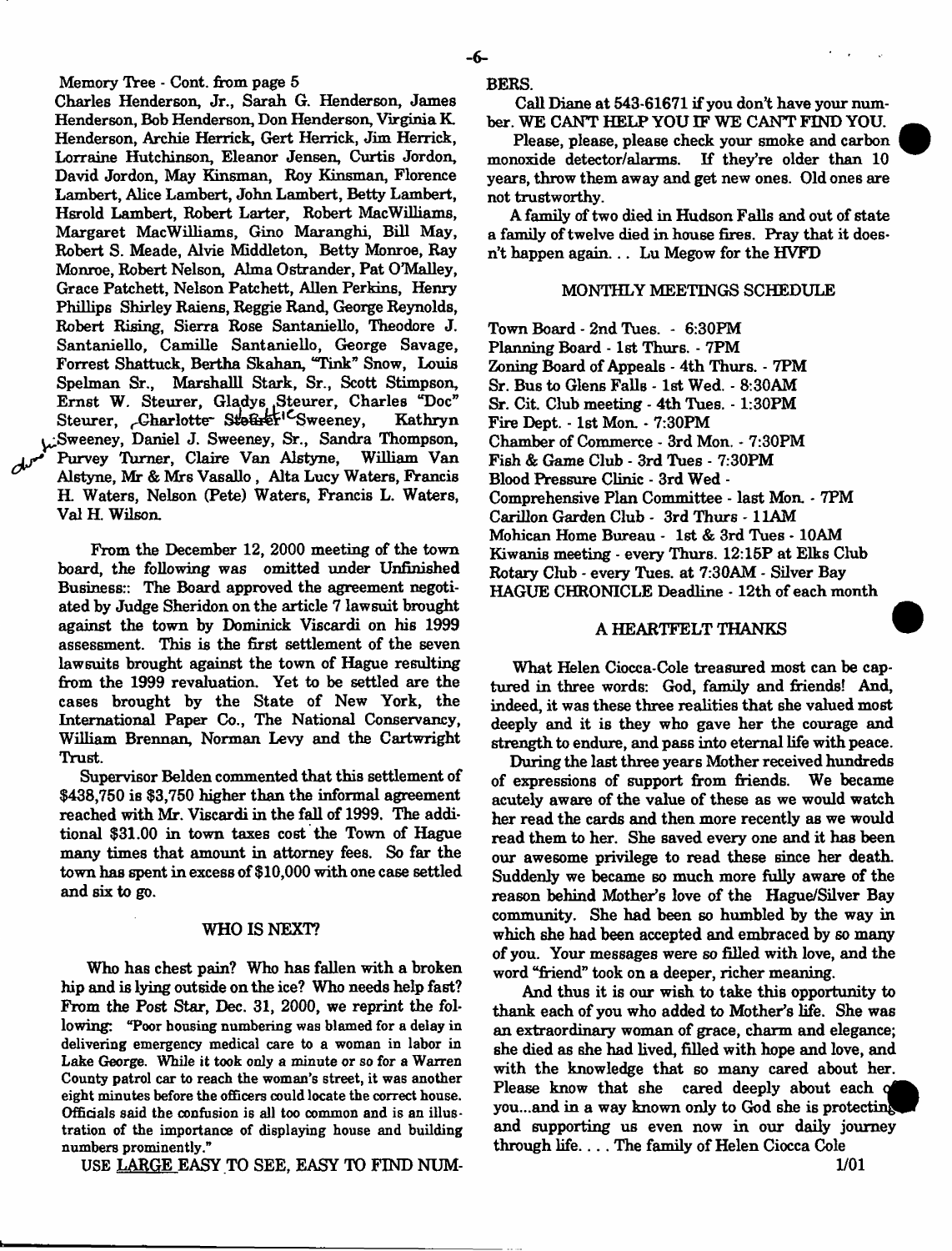# *sowdpi\*(gs*

DIED: Helen Ciocca Cole, 83, on December 19 at the home of her daughter in Rye Brook, NY. She was the wife of Dr. Robert M. Cole, Silver Bay, who died on November 6, 2000. Helen is survived by a son, Arthur Ciocca, two daughters, Helen Hanson and Lyn Ciocca, two granddaughters, Angela and Lisa Hanson and two step-children, Douglas Cole and Jeanne Cole.

DIED: Frederick S. Dickson III, 80, Wilmington, DE and Hague, NY, in Wilmington on December 13, 2000. He is survived by his wife of 46 years, the former Jean Price, three children, Stewart, Susan and Andrew and three grandchildren. His wife Jean is the daughter of the late Stewart and Grace Price and step-daughter of the late Katherine Mills Price, all of whom summered in Hague starting out at the Island Harbor House with their parents as early as 1904.

DIED: Bertha Rieff Crabbs, 89, wife of the late E. Hamilton Crabbs and mother of the late John Crabbs, Hague, on Jan. 10, 2001 in Virginia. A retired NYS school teacher, Bert was a charter member of New Horizons Club and active for many years in community, school and church functions in Ti and Hague. She is sur- **•** vived by two sons; Edward of Fredericksburg, VA and David of Garrison, NY, six grandchildren and four great grandchildren

DIED: Madelene Hutchinson, 85, Summit Drive, Hague, on January 14, 2001 in the Glens Falls Hospital. Mrs. Hutchinson was a life-long resident of Hague.She is survived by her son Wilford C. and wife Sandy, and grandson, Peter.

BORN: A daughter, Audrey Anne Jennifer, to Peter and Victoria Sanborn, Seattle WA on Nov. 22, 2000. Audrey is the granddaughter of Don and Anne Sanborn, Silver Bay and Venice, FL.

BORN: A daughter, Kaitlyn Elizabeth, to Susan and Jeff Wadulack, Mt. Laurel, NJ., in Long Branch, NJ. Ecstatic grandparents are Tom and Vivian Den Bleyker, Hague.

THANK YOU - The 2000 Tiny Tim Christmas Wish Program extends many thanks and warm wishes to all the merchants, public and social organizations, and private individuals who provided a wonderful Christmas for over 200 children in the Ticonderoga School District. We thank you - and best wishes to all in this holiday season. And, as Tiny Tim remarked: "God bless us, everyone!"

We Goofed! We regret that we omitted the name of Joshua Frasier, West Hague Rd., from the Achievement Roll of the Ti Middle School in last month's newspaper. Good work, Josh and our apologies!

### F.Y.I.

•The winner of the Carillon Garden Club quilt raffle, drawn in December, was Barbara Tyler, daughter of Anna and Bernard Denno, Hague. Congratulations!

•Silver Bay Association has a new and improved web site. Visit it at: [www.silver](http://www.silver) bay.org

• Girl Scout cookies are now on sale. New this year in celebration of the new Millennium is the Animal Treasure cookie, embossed with an endangered animal. Do a good deed by supporting the Girl Scouts and all of the positive things they do for our community.

•YMCA Camp Chingachgook offers two new programs during President's Week vacation. Downhill Ski and Snowboard program for 10-16 year olds - \$675 for members, \$695 for non-members, all meals included. The Winter Grand Slam for children 12-16, partially based out of the High Peaks area. No prior experience, special equipt. or training necessary. Cost is \$535 for YMCA members and \$555 for non-members.

Teen Adventure trip to take place from April 216 to 22, 2001 to the Puerto Ricon Island of Culebra. Combines the study of natural science with exciting travel to an exotic location. Call 656-9462 for more details on above programs.

•Cornell Coop. Ext. will conduct a 4-H Environmental Awareness Winter Weekend at 4-H Camp Sacandaga in Speculator, Jan. 217-28 for 9-12 year olds. Open to both 4- H and non-4H boys and girls. A \$10.00 deposit must be paid at the time participants pre-register, \$5.00 of the deposit will be returned to those who participate. Call 623-3291 or 66-4881

•China Study Tour sponsored by Silver Bay Assoc, will be held Oct. 6-29, 2001. To be led by former Silver Bay Ex. Dir. Walt Jacoby and his wife, Joan. For more info, contact Nancy Van Wie, Dir. of Development at 543-8833 Ext 213 or email to [sbamcj@aol.com.](mailto:sbamcj@aol.com)

•Snowshoe hike at Up Yonda Farm, Bolton, on Jan. 27 at 1PM Bring your own snowshoes or use some of our homemade variety.

Winter week in Feb, at Up Yonda Farm from Feb. 20 through the 23rd. Different program each day at 1PM. For four days of programs including snowshoe building, winter survival, animal tracking and winter games, price is \$14 per person. For info, call 644-9767.

•LARAC will hold a grant writing workshop on Jan. 27 from l-3pm at LARAC's Arts Service Ctr. in Glens Falls. For both individuals and no-for-profit and cultural organizations. Call 798-1144 to register. Registration deadline is Jan. 26 at 5PM.

•W nners of the annual Festival of Trees Competition at the Hancock House were: 1st place, Carillon Garden Club, 2nd place, Ti Cadette Girl Scout Troop #528, 3rd place, Ti Kindergarten classes; Honorable Mention to Calico Cat preschool, North Creek RR Museum, Ti Historical Society/Cadette G.S. Troop #518. 1/01